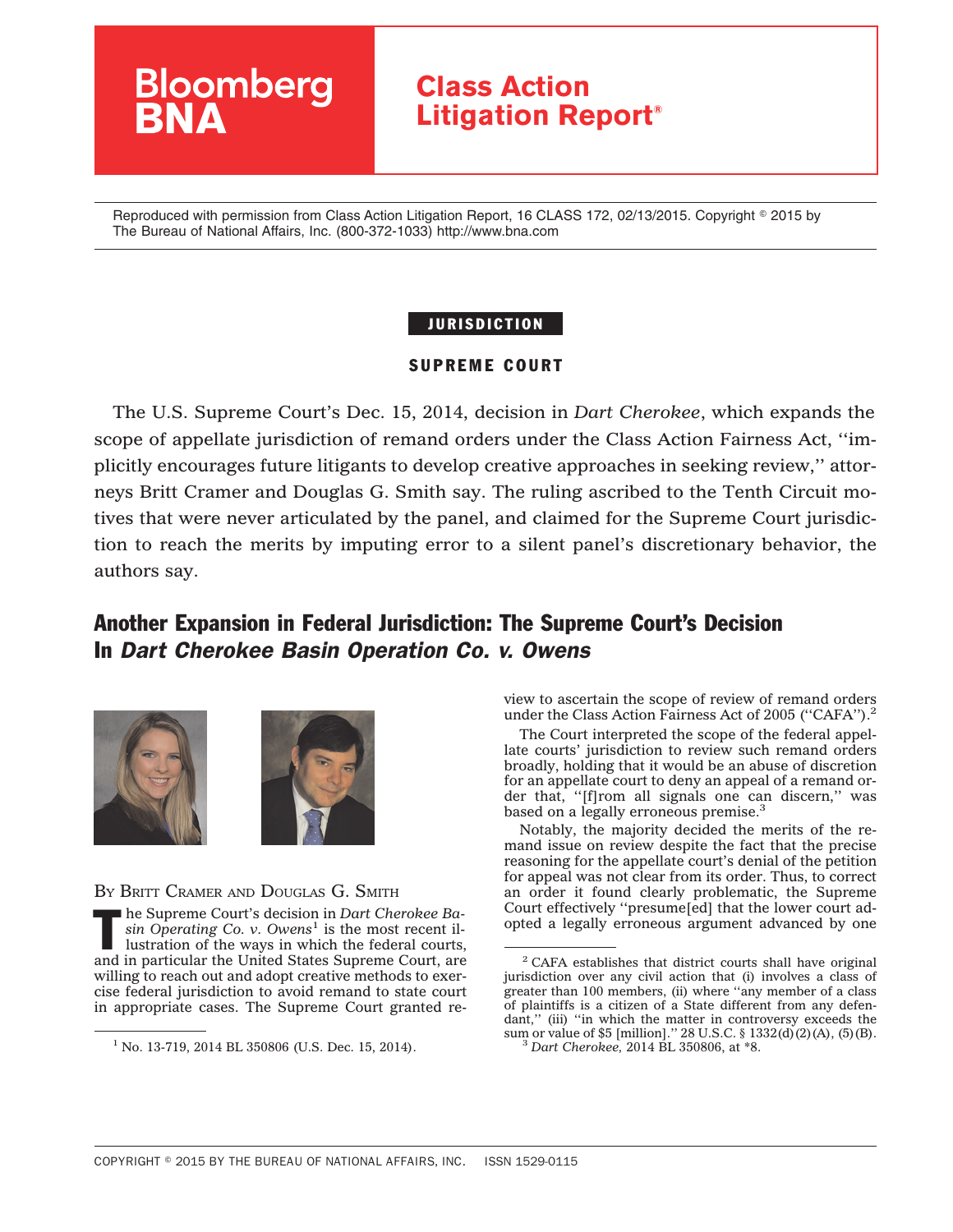party'' in order to justify exercising jurisdiction to resolve the merits of the remand question.<sup>4</sup>

The Supreme Court's decision is consistent with a line of decisions in which the federal courts, and the Supreme Court itself, have reached out to exercise federal jurisdiction over remand orders that they believe are erroneous. In a series of cases, federal courts have adopted exceptions to the ''general rule'' that ''[a]n order remanding a case to the State court from which it was removed is not reviewable on appeal or otherwise.''5 *Dart Cherokee* is another strong precedent in that line of authority adopting such exceptions, encouraging practitioners to develop new and creative approaches for obtaining appellate review of remand orders.

### The *Dart Cherokee* Decision

*Dart Cherokee* involved a dispute over royalties owed under oil and gas leases. Plaintiffs filed a putative class action in Kansas state court seeking compensation for the alleged underpayments under the leases on behalf of the purported class. Defendants removed the case to the U.S. District Court for the District of Kansas, asserting jurisdiction under the Class Action Fairness Act. In its notice of removal, defendants pleaded that CAFA's jurisdictional requirements were met, given that the matter involved "approximately 400 royalty owners, there was ''minimal diversity of citizenship'' among defendants and the putative class, and that ''based on [defendants'] calculation of Plaintiff's putative class claims, the amount of additional royalty sought is in excess of \$8.2 million.''6

Plaintiffs moved to remand the case to state court. Plaintiffs argued that, while defendants had alleged "without any supporting proof whatsoever," that the amount in controversy requirement of CAFA had been satisfied, such ''bare allegation[s]'' were insufficient to grant the court subject matter jurisdiction absent support proving by a preponderance of the evidence that the amount in controversy exceeded \$5 million.<sup>7</sup>

Consequently, plaintiffs maintained that defendants' notice of removal was ''deficient as a matter of law, and cannot be cured.''8 The district court agreed. Reading

<sup>6</sup> Notice of Removal, *Owens v. Dart Cherokee Basin Operating Co.*, No. 5:12-cv-04157-JAR-JPO (D. Kan. Dec. 12, 2012),

ECF No. 1. <sup>7</sup> *Id.*, Motion to Remand (Dec. 19, 2012), ECF No. 13. <sup>8</sup> *Id.*

Britt Cramer, an associate in the Chicago office of Kirkland & Ellis, can be contacted at britt.cramer@kirkland.com.

Douglas G. Smith is a partner in the Chicago office of Kirkland & Ellis LLP. He has litigated cases at both the trial and appellate stage in state and federal courts throughout the country, including commercial, mass tort, product liability, securities, bankruptcy, environmental and intellectual property cases. Smith is available at douglas.smith@kirkland.com.

Tenth Circuit precedent to ''consistently h[old] that reference to factual allegations or evidence outside of the petition and notice of removal is not permitted to determine the amount in controversy,''9 the court concluded that defendants were required to provide evidence supporting their amount in controversy allegations in the notice of removal itself.

Defendants petitioned for permission to appeal the remand pursuant to 28 U.S.C. § 1453(c). This section, which provides an express statutory basis for appellate review of remand orders,<sup>10</sup> permits federal appellate courts to accept appeals from ''an order of a district court granting or denying a motion to remand a class action.'' The Tenth Circuit denied review and the court declined to consider the matter en banc. No reasons for the denial were given. However, the judges dissenting from the order denying en banc review published a response, noting that ''it is important that this court inform the district courts and the bar of this circuit that a defendant seeking removal under CAFA need only allege the jurisdictional amount in its notice of removal and must prove that amount only if the plaintiff challenges the allegation,'' and expressing disappointment that the panel allowed the district court's decision to stand.<sup>11</sup>

The Supreme Court granted certiorari to decide whether notices of removal must contain evidence supporting federal jurisdiction, or rather may contain only a '' 'short and plain statement of the grounds for removal,' " akin to the federal pleading standard.<sup>12</sup> Although neither the parties nor the Court had raised the subject, during briefing, consumer advocacy organization Public Citizen, Inc. submitted an *amicus* brief raising an additional jurisdictional issue.

Public Citizen argued that the only decision under review was the Tenth Circuit's refusal to *accept an appeal* from the district court's decision to remand the case. Accordingly, the organization argued, the *merits* of the remand decision were not properly before the Court only the Tenth Circuit's discretionary decision not to revisit that remand determination.<sup>13</sup> Consequently, it urged the Court to dismiss the case as improvidently granted, or to affirm the Tenth Circuit's exercise of discretion in declining to review the district court's remand order.

In a divided 5-4 decision, the Court resolved the merits of the remand issue. Writing for the majority, Justice Ginsburg clarified that ''a defendant's notice of removal need include only a plausible allegation that the amount in controversy exceeds the jurisdictional threshold,'' and that evidence establishing the amount is required

<sup>13</sup> See Public Citizen amicus brief, *Dart Cherokee Basin Operating Co. v. Owens*, No. 13-719 (U.S. July 29, 2014).

<sup>&</sup>lt;sup>4</sup> *Id.* at \*10 (Scalia, J., joined by Kennedy, Kagan, and Thomas, JJ., dissenting).

 $5$  28 U.S.C. § 1447(d).

<sup>9</sup> *Id.*, Order Granting Remand (May 21, 2013), ECF No. 28,

p. 11. <sup>10</sup> *See* 28 U.S.C. § 1447(d) (''An order remanding a case to the State court from which it was removed is not reviewable on

appeal or otherwise. . . .").<br><sup>11</sup> *Dart Cherokee Basin Operating Co. v. Owens*, 730 F.3d<br>1234, 1238 (10th Cir. 2013).

 $12$ <sup>12</sup> The question presented by defendants' petition was: ''Whether a defendant seeking removal to federal court is required to include evidence supporting federal jurisdiction in the notice of removal, or is alleging the required 'short and plain statement of the grounds for removal' enough?'' *See*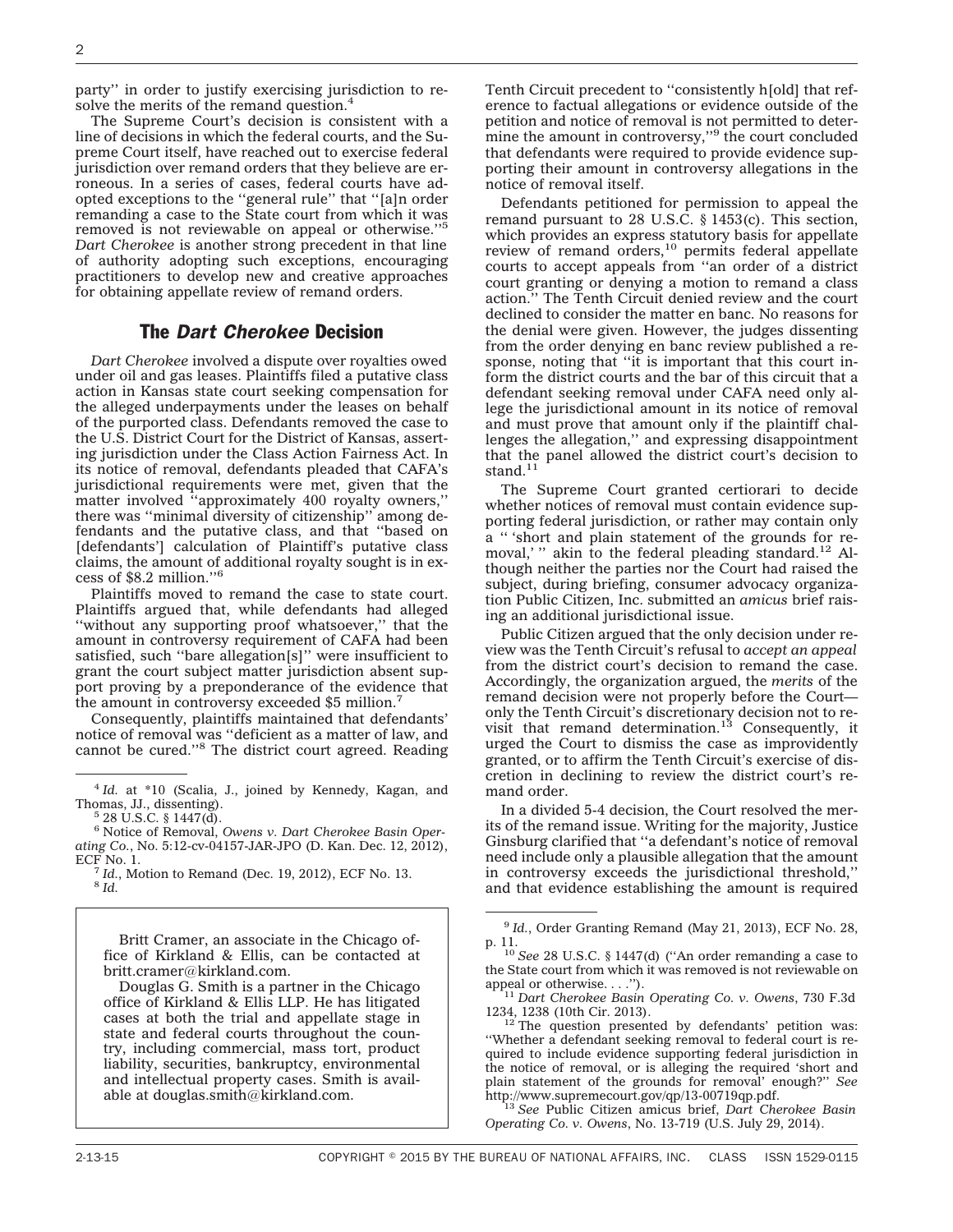"only when the plaintiff contests, or the court questions, the defendant's allegation."<sup>14</sup>

The majority rejected Public Citizen's jurisdictional argument, explaining that the ''[d]iscretion to review a remand order is not rudderless,'' and noting that there were ''many signals that the Tenth Circuit relied on the legally erroneous premise that the District Court's decision was correct."<sup>15</sup>

The majority asserted that, therefore, the issue of whether the appellate court abused its discretion in denying review was inextricably linked to the issue of whether the district court's remand order was erroneous, as both questions required an analysis of what a removal notice must contain. In short, the Court concluded, it was ''an abuse of discretion for the Tenth Circuit to deny [the defendants'] request for review'' because the district court's remand order was ''fatally infected by legal error.''16

Justice Scalia—joined by Justices Kennedy, Kagan, and Thomas—dissented. The dissent focused on the lack of reasoning in the Tenth Circuit's decision, suggesting that the majority sought to fill the void in order to improperly assert jurisdiction. While the dissent maintained that ''[a]ttributing the District Court's reasoning to the Tenth Circuit allows the Court to pretend to review the appellate court's exercise of discretion while actually reviewing the trial court's legal analysis,' it asserted that this approach was ''insuperable'' in view of the fact that the Tenth Circuit gave no indication that it denied permission to appeal on this basis.17 Consequently, the dissenters agreed that the petition should have been dismissed as improvidently granted or the Tenth Circuit's ruling should have been affirmed.<sup>18</sup> Either way, the dissent concluded, the Court should not reach the merits of the remand order.

## Expanding the Scope of Appellate Jurisdiction to Review Remand Orders

*Dart Cherokee* fits in with a general trend in the federal courts, and the Supreme Court in particular, to recognize new exceptions, or interpret existing rules liberally, to allow review of remand orders. The power of the courts of appeals to review district court remand orders is circumscribed by 28 U.S.C. § 1447(d), which states that ''[a]n order remanding a case to the State court from which it was removed is not reviewable on appeal or otherwise.'' However, the Supreme Court stated long ago that the § 1447(d) proscription is not absolute. In fact, in a series of cases, the Court has repeatedly carved out exceptions to this rule in order to permit review of remand orders it finds problematic. Applying these decisions, the federal appellate courts have followed suit, in many instances interpreting them broadly to authorize appellate review. *Dart Cherokee* is simply the most recent decision in a line of authority providing

a variety of potential avenues for appellate review of remand orders.

One of the first and most significant decisions in which the Supreme Court interpreted Section 1447(d) narrowly in order to assert appellate jurisdiction over a remand order was *Thermtron Products, Inc. v. Hermansdorfer*. <sup>19</sup> In *Thermtron*, the district court remanded a properly-removed diversity suit, citing the court's crowded federal docket. The district court otherwise did not question the jurisdictional propriety of the removal. The removing defendant filed a mandamus petition requesting review of the district court's order on the ground that the court had acted beyond its authority. Citing § 1447(d), the Sixth Circuit found that it had no jurisdiction to entertain the defendant's petition. The Supreme Court reversed. The Court held that ''only remand orders issued under § 1447(c) and invoking the grounds specified therein that removal was improvident and without jurisdiction are immune from review under § 1447(d),'' and instructed that the two sections had to be "construed together."<sup>20</sup> Accordingly, the Court in *Thermtron* created a potentially broad exception to the prohibition in Section 1447(d) for cases in which the district court acted outside its jurisdiction in issuing a remand order.

After *Thermtron*, litigators began to advance, and federal appellate courts began to develop, novel approaches to bypass Section 1447(d)'s bar preventing review of remand orders. For example, the appellate courts (including the Second, Sixth, and Ninth Circuits) issued a series of decisions establishing a body of case law holding that ''a remand order is reviewable on appeal when it is based on a substantive decision on the merits of a collateral issue as opposed to just matters of jurisdiction."<sup>21</sup>

The Third Circuit, examining the history of § 1447(d) and following the logic underlying *Thermtron*, developed a related exception, holding that federal appellate courts had authority to review a remand order where the district court's jurisdictional determination rested upon its conclusion that the statutory scheme that would have granted the district court subject matter jurisdiction in the case was unconstitutional and thus inoperative.22 The Third Circuit reasoned that, because the district court's grounds for remand in such situations were ''not the type of federal subject matter jurisdictional decision intended to be governed by the terms of or the policy underlying section  $1447(c)$ <sup>"</sup> such rulings fell outside Section 1447(d) and could properly be subject to review by the appellate court. $23$ 

<sup>14</sup> *Dart Cherokee Basin Operating Co. v. Owens*, No. 13-

<sup>&</sup>lt;sup>15</sup> Id. at \*7.<br><sup>16</sup> Id.<br><sup>17</sup> Id. at \*10 (Scalia, J., dissenting). <sup>18</sup> Justice Thomas wrote separately to argue that applications for certificates of appealability do not constitute cases, and to state that he would dismiss the matter for lack of jurisdiction on that ground. *Id.* at \*14 (Thomas, J., dissenting).

<sup>19</sup> 423 U.S. 336 (1976), *abrogated in part by Quackenbush*

*v. Allstate Ins. Co.*, 517 U.S. 706 (1996). <sup>20</sup> *Id.* at 346. <sup>21</sup> *Regis Associates v. Rank Hotels (Mgmt.) Ltd.*, 894 F.2d 193, 194 (6th Cir. 1990) (remand order based on district court's interpretation of a forum selection clause is reviewable on appeal); *Karl Koch Erecting Co. v. New York Convention Ctr. Dev. Corp*., 838 F.2d 656 (2d Cir. 1988) (same); *Pelleport Investors, Inc. v. Budco Quality Theatres, Inc.*, 741 F.2d 273 (9th Cir.

<sup>1984) (</sup>same). <sup>22</sup> *In re TMI Litig. Cases Consol. II*, 940 F.2d 832 (3d Cir. 1991) (where district court based remand order on determination that the Price-Anderson Amendments Act of 1988 was unconstitutional, and thus could not grant it subject matter jurisdiction over claims presented, appellate review appropriate). <sup>23</sup> *Id.* at 845.